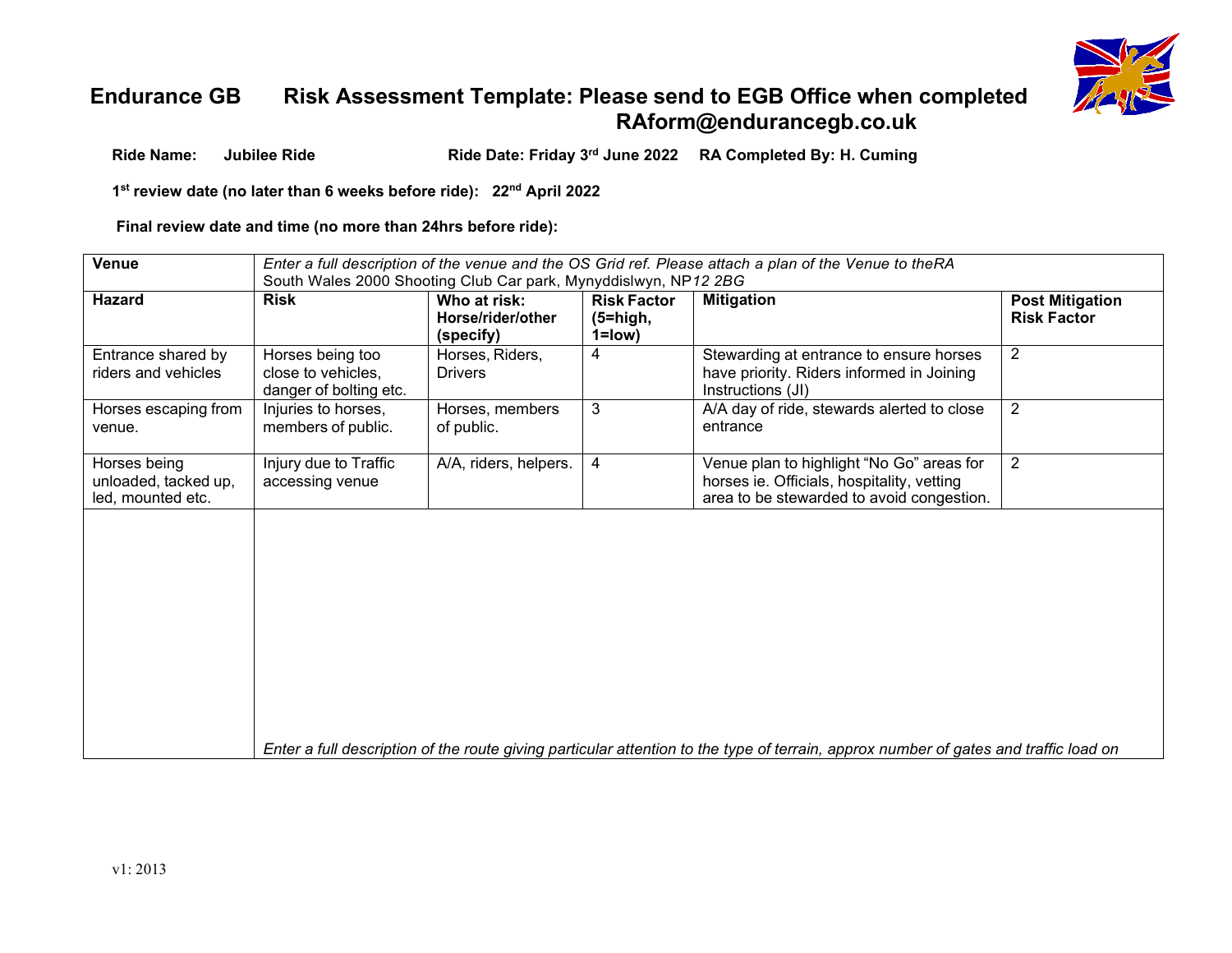

*roads being used* Country lanes, Forest track and Bridleways

| <b>Route</b>                                      |                                                                                                      |                                                        |                                                 |                                                                                                                             |                                              |
|---------------------------------------------------|------------------------------------------------------------------------------------------------------|--------------------------------------------------------|-------------------------------------------------|-----------------------------------------------------------------------------------------------------------------------------|----------------------------------------------|
| <b>Hazard</b>                                     | <b>Risk</b>                                                                                          | Who at risk:<br>Horse/rider/<br>other (specify)        | <b>Risk Factor</b><br>$(5 = high,$<br>$1 = low$ | <b>Mitigation</b>                                                                                                           | <b>Post Mitigation</b><br><b>Risk Factor</b> |
| Horses crossing busy<br>road at 40mph<br>stretch. | Injury, accident.                                                                                    | Horses, riders,<br>helpers, traffic.                   | 5                                               | Plenty of signage. Stewards in Hi Viz<br>bibs. Riders informed in JI. Police<br>informed.                                   | 3                                            |
| Horses on route                                   | <b>Fallen Riders/loose</b><br>horses                                                                 | MoP.<br>riders/horses, NRW<br>staff and<br>contractors | 3                                               | Joining Instructions, signage, Event<br>notices, Riders to be<br>advised to be courteous to MoP and slow<br>down past them. | 2                                            |
| Horses on open land                               | Horses being<br>panicked by livestock<br>and vice versa.                                             | Horses, riders,<br>livestock.                          | $\mathbf{3}$                                    | Riders advised in JI, Event notices for<br>MoP.                                                                             |                                              |
| Vehicular access<br>(route marking)               | Accident                                                                                             | <b>MoP</b>                                             | 2                                               | Limit of 15mph to be observed                                                                                               | $\mathbf 1$                                  |
| Horses on bridlepath<br>at Tyr Waen               | To other users as well<br>as Horses and Riders<br>where steep plus<br>possibility of dogs<br>barking | Horses/riders /other<br>MoP                            | 3                                               | Event Notices, letters notifying<br>landowners of Event, JI to advise riders                                                | 1                                            |
| Blocked access at<br>Prince St                    | Horses being re-<br>directed on road<br>Uncontrolled dogs                                            | Horses/Riders                                          | 4                                               | Police to be called to re-direct and escort<br>to safety or issue appropriate notice to<br>landowner.<br>JI for dogs        | 3                                            |
| Horses on B4251                                   | <b>Traffic risk</b>                                                                                  | Horses/riders /other<br>MoP                            | 4                                               | Stewards on junction at Beechwood Rd<br>and crossing into SVCP                                                              | 2                                            |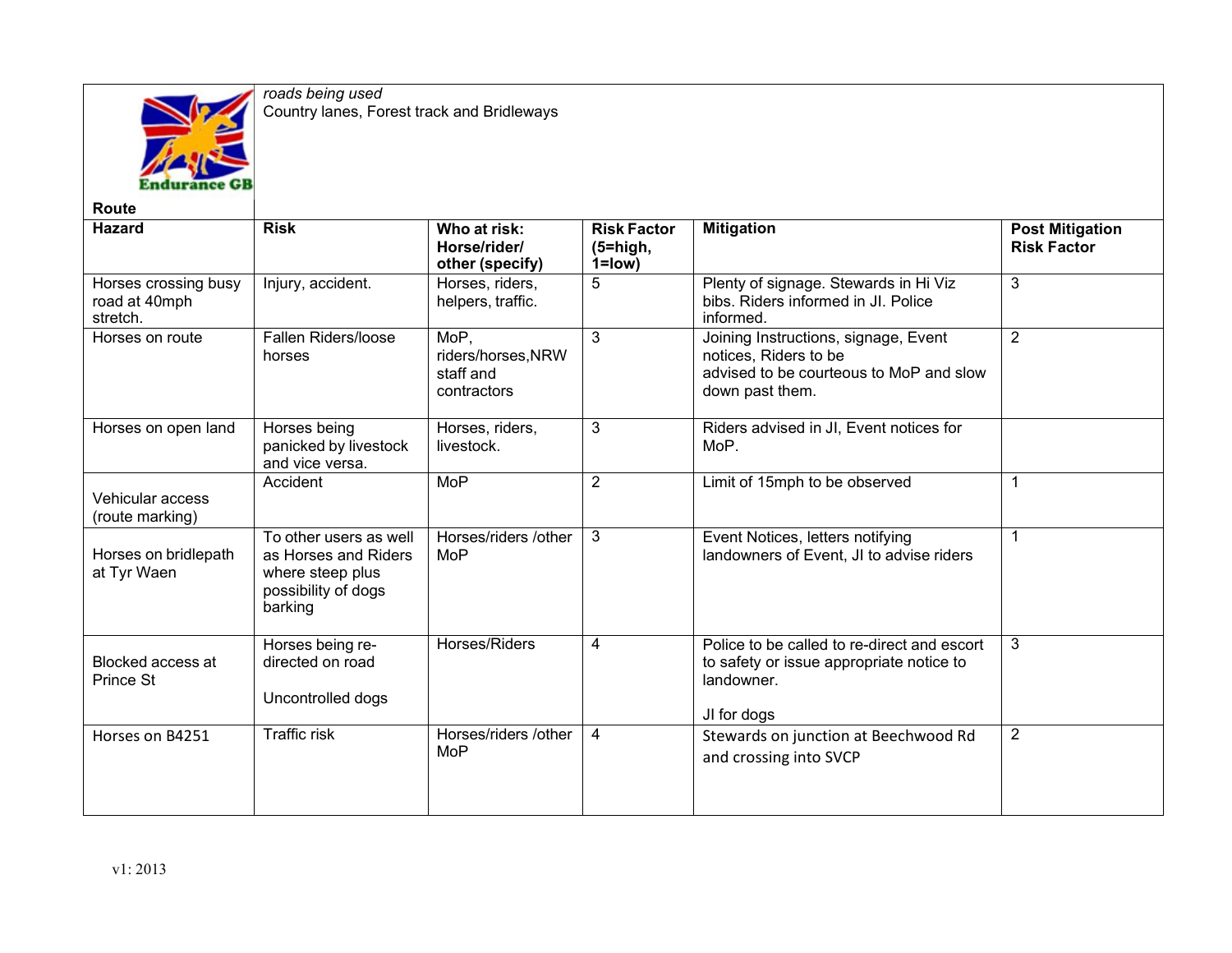| Two way sections<br>past Princes St          | Riders crashing                                    | Riders/horses/MoP                  | 3            | JI advice and Notices                                                                                                                                                                                                                                                                                                                                                                                                                                                                                                                                                                                                             | $\overline{2}$ |
|----------------------------------------------|----------------------------------------------------|------------------------------------|--------------|-----------------------------------------------------------------------------------------------------------------------------------------------------------------------------------------------------------------------------------------------------------------------------------------------------------------------------------------------------------------------------------------------------------------------------------------------------------------------------------------------------------------------------------------------------------------------------------------------------------------------------------|----------------|
| Wylie area SVCP multi<br>user track          | Harvesting operations                              | Horses/riders /other<br><b>MoP</b> | 3            | NRW Banksman put in place to manage<br>riders, MoP and other users.                                                                                                                                                                                                                                                                                                                                                                                                                                                                                                                                                               |                |
| Haulage Lorries on<br><b>Forestry Tracks</b> | <b>Harvesting Operations</b><br>Area Grid Ref TBC  | Horses/riders /other<br><b>MoP</b> | 3            | Riders to be advised of the Lorries on<br>the Forestry tracks and the hauliers to be<br>advised of the event so that they can slow<br>down and pull over to let riders pass.                                                                                                                                                                                                                                                                                                                                                                                                                                                      |                |
| Horses on Common<br>land                     | Risk of being panicked Horses/Riders<br>by stock   |                                    | $\mathbf{3}$ | Riders to be informed in Jl.<br>Riders to be advised not to go between<br>cows and calves.                                                                                                                                                                                                                                                                                                                                                                                                                                                                                                                                        |                |
| <b>CORONAVIRUS</b>                           | Risk of transmission between All people<br>people. |                                    | 4            | EGB Covid Questionnaire to be reviewed by all<br>attending before travel to venue to minimise risk of<br>infectious people attending.<br>Arrival times staggered to minimise social mixing.<br>Parking separated sufficiently to maintain social<br>distancing.<br>Mask wearing where people close together eg.<br>Secretary, Vetting, Catering, Toilets.<br>Hand Sanitiser to be positioned at: Secretary, Vetting,<br>Catering, Toilets.<br>Vinyl gloves available for those handling paperwork:<br>Secretary, Vets, Vet Writers, Technical Steward.<br>All riders required to carry vinyl gloves, masks and<br>hand sanitiser. | 2              |
|                                              |                                                    |                                    |              |                                                                                                                                                                                                                                                                                                                                                                                                                                                                                                                                                                                                                                   |                |
|                                              |                                                    |                                    |              |                                                                                                                                                                                                                                                                                                                                                                                                                                                                                                                                                                                                                                   |                |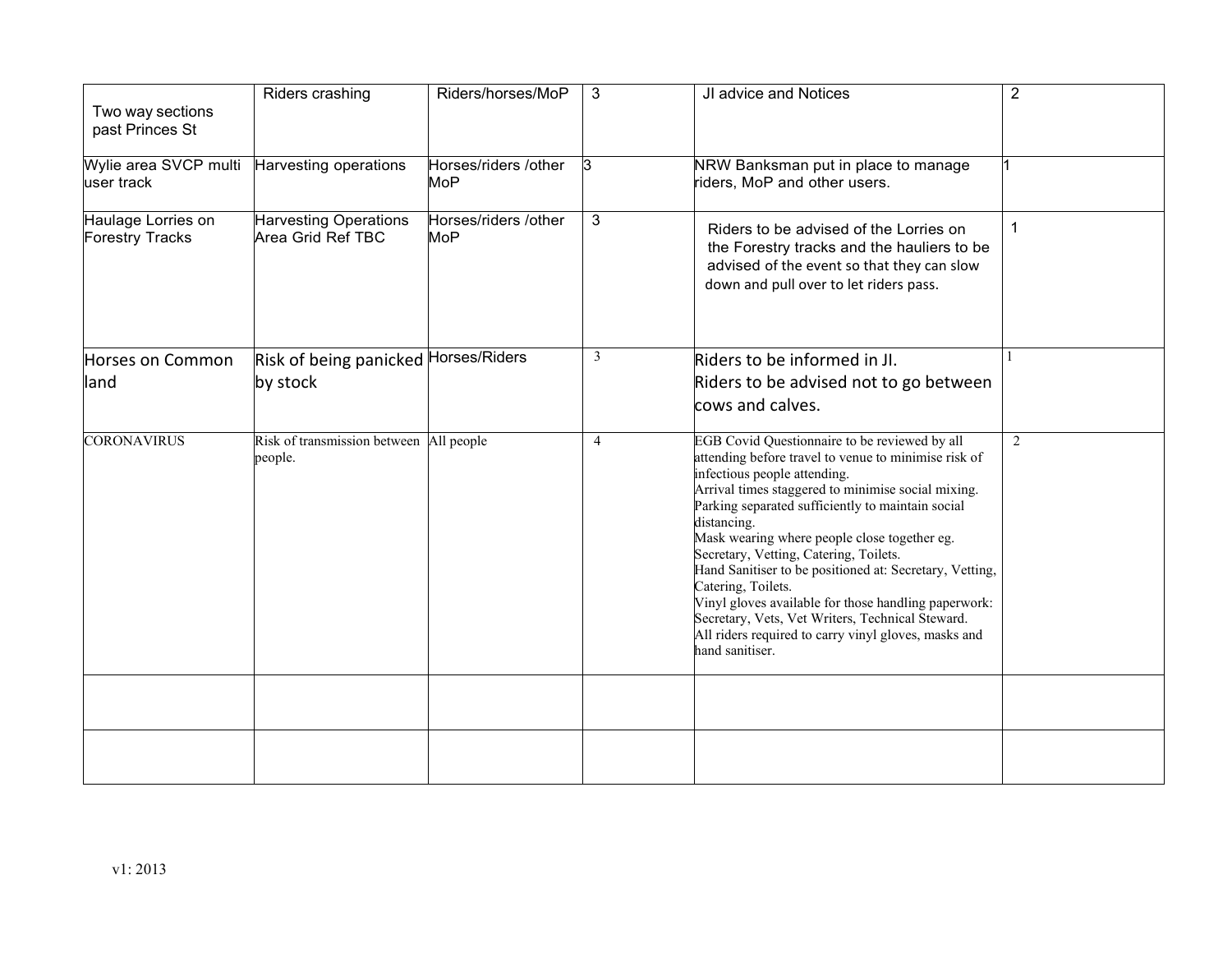| <b>EMERGENCY</b>           | Outline the procedure that will be followed in the case of an emergency:                                           |                     |                              |                                                   |  |  |
|----------------------------|--------------------------------------------------------------------------------------------------------------------|---------------------|------------------------------|---------------------------------------------------|--|--|
| <b>PROCEDURE</b>           | An emergency on the Venue would be attended by the H&S Rep & the First Aider, & appropriate Emergency Services     |                     |                              |                                                   |  |  |
|                            | contacted.                                                                                                         |                     |                              |                                                   |  |  |
|                            | In response to an emergency call to the RO/H&S Rep from a CP, Steward or Rider, the First Aider & H&S rep would be |                     |                              |                                                   |  |  |
|                            | dispatched & the appropriate Emergency Services contacted.                                                         |                     |                              |                                                   |  |  |
|                            |                                                                                                                    |                     |                              |                                                   |  |  |
|                            |                                                                                                                    |                     |                              |                                                   |  |  |
|                            | <b>Contact name</b>                                                                                                | Contact No          | <b>Special</b><br>conditions | <b>Emergency procedures, directions, location</b> |  |  |
| <b>CONTACTS</b>            |                                                                                                                    |                     |                              |                                                   |  |  |
| Landowners                 | <b>NRW</b>                                                                                                         | <b>Carl Goddard</b> |                              | Bridleways - Mr Hambleton and other landowners    |  |  |
|                            |                                                                                                                    | Mobile: 07816       |                              | informed by letter                                |  |  |
|                            |                                                                                                                    | 362900              |                              | NRW Incident Hotline0800807060                    |  |  |
|                            |                                                                                                                    |                     |                              |                                                   |  |  |
|                            |                                                                                                                    |                     |                              |                                                   |  |  |
| <b>Local Authorities</b>   | <b>CCBC</b>                                                                                                        | Stefan Denbury      |                              | 01443875500                                       |  |  |
|                            |                                                                                                                    |                     |                              |                                                   |  |  |
|                            |                                                                                                                    |                     |                              |                                                   |  |  |
| Highways                   | <b>CCBC</b>                                                                                                        | <b>TBC</b>          |                              | <b>ESAG</b> submitted                             |  |  |
| <b>Trail Riders</b>        | N/A                                                                                                                |                     |                              |                                                   |  |  |
| Paramedic                  | <b>TBC</b>                                                                                                         |                     |                              |                                                   |  |  |
|                            |                                                                                                                    |                     |                              |                                                   |  |  |
| <b>Ambulance Service</b>   |                                                                                                                    | 999                 |                              | <b>ESAG</b> submitted                             |  |  |
|                            |                                                                                                                    |                     |                              |                                                   |  |  |
|                            |                                                                                                                    |                     |                              |                                                   |  |  |
| Air Ambulance              |                                                                                                                    | 999                 | A/A                          |                                                   |  |  |
| Police                     |                                                                                                                    | 999                 |                              | <b>ESAG</b> submitted                             |  |  |
|                            |                                                                                                                    | 101                 |                              |                                                   |  |  |
| Fire & Rescue Services     |                                                                                                                    | 999                 |                              | <b>ESAG</b> submitted                             |  |  |
|                            |                                                                                                                    |                     |                              |                                                   |  |  |
| $\overline{\mathsf{Vert}}$ | <b>Abbey Equine</b>                                                                                                | 01873               |                              |                                                   |  |  |
|                            | Emergency                                                                                                          | 840069              |                              |                                                   |  |  |
| Tractor                    | N/A                                                                                                                |                     |                              | Hard standing at Venue                            |  |  |
|                            |                                                                                                                    |                     |                              |                                                   |  |  |
| 4x4 emergency vehicle      | Ride                                                                                                               | Rep                 |                              |                                                   |  |  |
|                            | Organiser/H&S                                                                                                      |                     |                              |                                                   |  |  |
|                            |                                                                                                                    |                     |                              |                                                   |  |  |
|                            |                                                                                                                    |                     |                              |                                                   |  |  |
|                            |                                                                                                                    |                     |                              |                                                   |  |  |